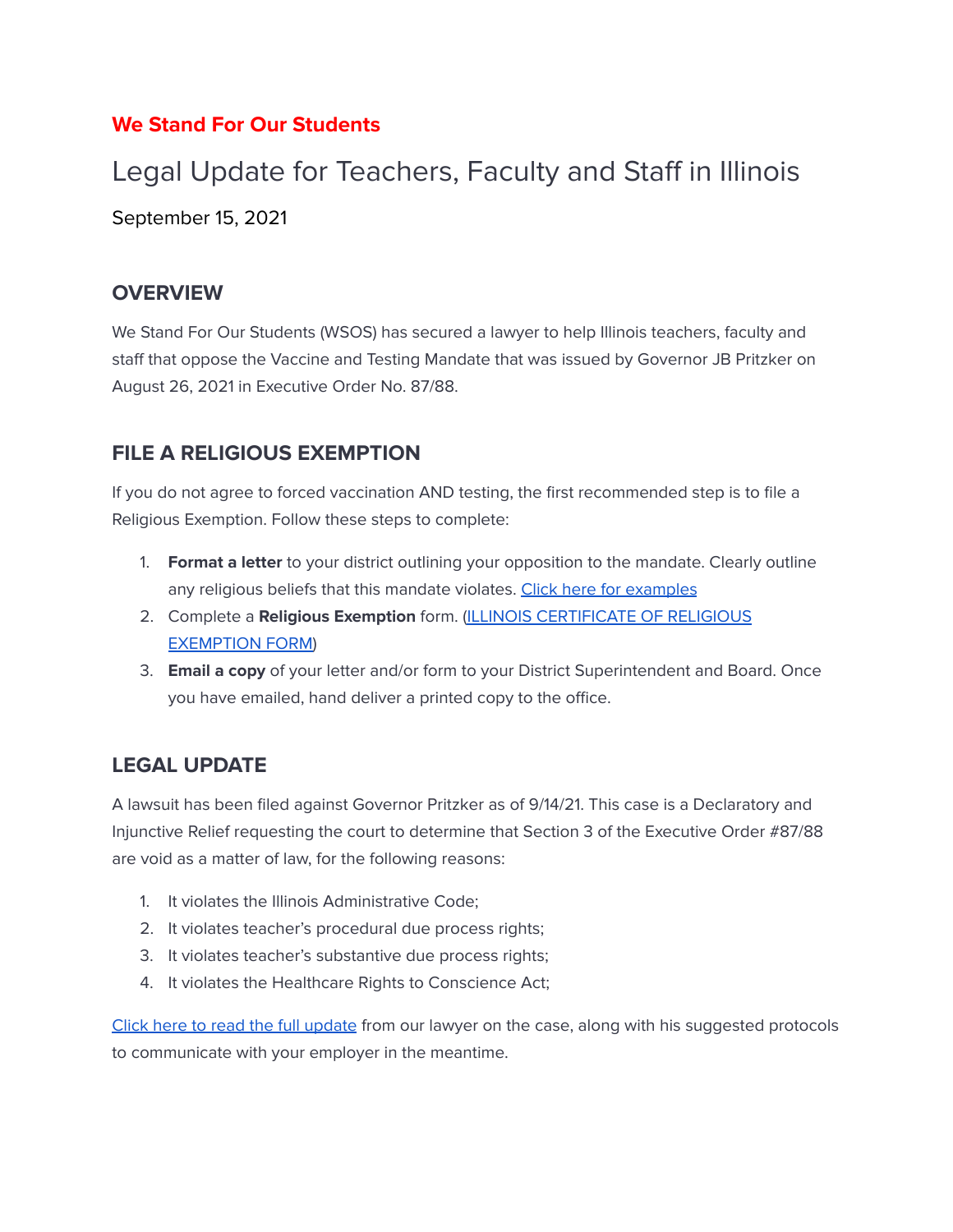If you have any questions regarding the case and/or suggested guidance, please **DO NOT** reach out to William Gerber directly. Reach out to a member of WSOS, or email us at westandforourstudents@gmail.com. Our lawyer is working solely on this case right now, and we would like to avoid sending him multiple communications that distract him. We will funnel all communications through our team to get efficient responses back and to you in a timely manner.

### **RELATED LEGAL CASES**

On 9/15/21 there were two big wins in the fight for Health Freedom! Attorney Thomas DeVore won two cases against two separate school districts related to Modified Quarantine found in the Illinois Administrative Code.

In both cases, the restraining order said children were forced to utilize a device to allegedly prevent the spread of an infectious disease without a quarantine issued against the children by the local health department.

DeVore has confirmed that the next thing to hit the courts will be the use of the same exact legal definition as it relates to vaccines, "a procedure intended to limit disease transmission." DeVore said "As many are starting to realize, the vaccine may limit the severity of illness, however, those who are vaccinated can still transmit the disease. We believe those mandates will fail once challenged properly in court on the most basic application of the definitions found in the Illinois Administrative Code for the Control of Communicable Diseases."

- 1. A quarantine/modified quarantine includes the utilization of any device, or any procedure whose specific purpose is to limit the spread of a disease. Thus,
- 2. A procedure to limit the spread: a **vaccination** would be a procedure. It can only be done by the health department, through an order of quarantine, which requires consent or an order of the court.
- 3. A procedure to limit the spread: a **test** would be a procedure. It can only be done by the health department, through an order of quarantine, which requires consent or an order of the court.

## **DONATE TO THE CAUSE**

Thank you to all who have donated so far! WSOS has committed to raising the funds needed to cover all legal fees related to this cause. Our goal is \$7500 but we are not there yet. If you have not donated, please consider doing so today:

**Venmo** @WSOS-IL https://venmo.com